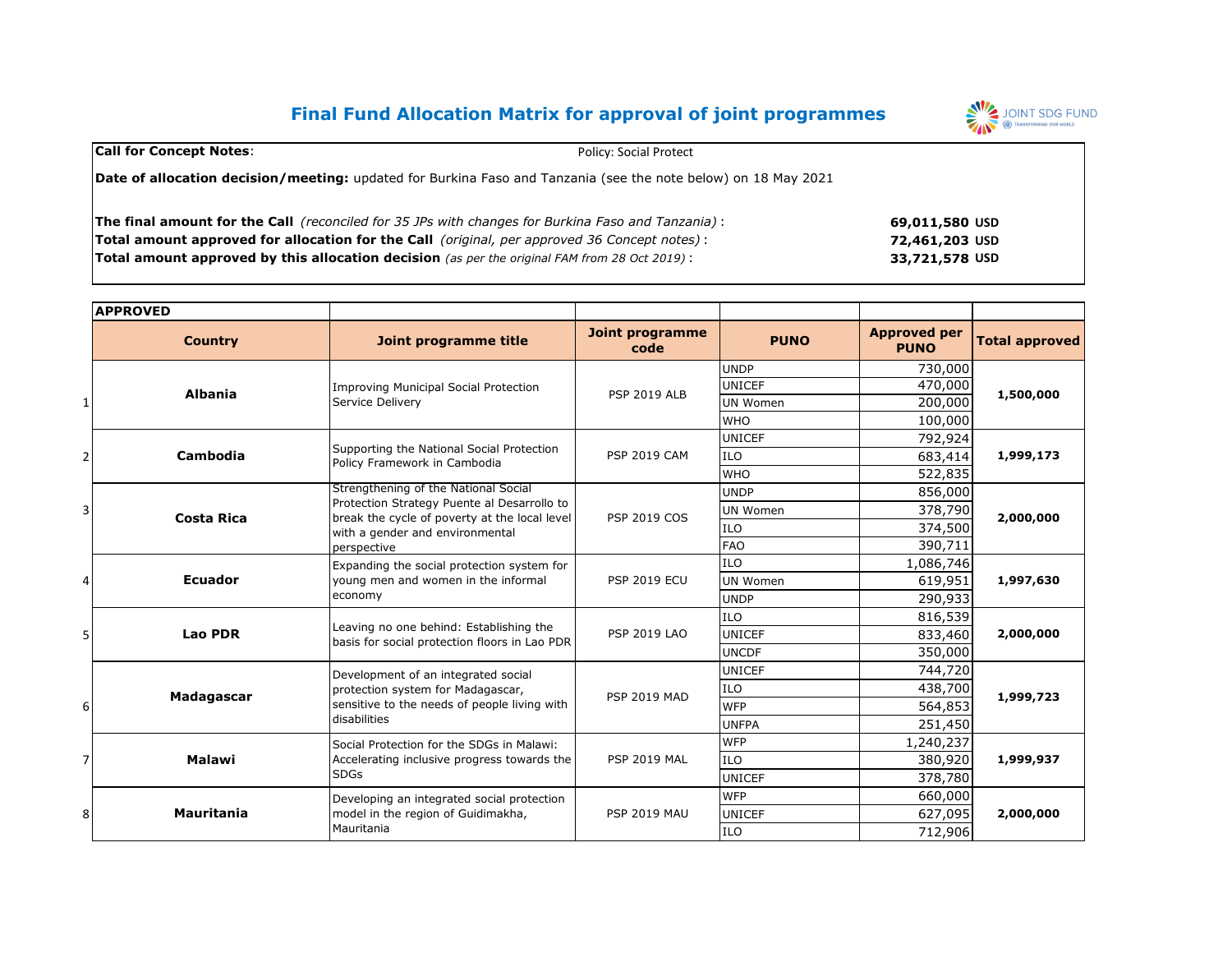|                                     |                               |                                                                                                                               |                     | ILO             | 900,308   |           |  |
|-------------------------------------|-------------------------------|-------------------------------------------------------------------------------------------------------------------------------|---------------------|-----------------|-----------|-----------|--|
| 9                                   | Mongolia                      | Extending Social Protection to Herders with<br><b>Enhanced Shock Responsiveness</b>                                           | <b>PSP 2019 MON</b> | <b>UNFPA</b>    | 395,333   | 1,990,000 |  |
|                                     |                               |                                                                                                                               |                     | <b>FAO</b>      | 215,000   |           |  |
|                                     |                               |                                                                                                                               |                     | <b>UNICEF</b>   | 479,360   |           |  |
|                                     |                               |                                                                                                                               |                     | ILO             | 438,486   |           |  |
|                                     |                               | Activate! Integrated Social Protection and                                                                                    |                     | <b>UNDP</b>     | 557,042   | 1,970,000 |  |
|                                     | Montenegro                    | Employment to Accelerate Progress for                                                                                         | <b>PSP 2019 MNG</b> | <b>UNHCR</b>    | 243,511   |           |  |
| 10                                  |                               | Young People in Montenegro                                                                                                    |                     | <b>UNICEF</b>   | 594,462   |           |  |
|                                     |                               |                                                                                                                               |                     | <b>IOM</b>      | 136,500   |           |  |
|                                     |                               | : Towards a universal and holistic social                                                                                     |                     | <b>ILO</b>      | 690,150   |           |  |
| 11                                  | <b>Palestine</b>              | protection floor for persons with disabilities<br>(PwD) and older persons (OP) in the State                                   | <b>PSP 2019 PAL</b> | <b>UNICEF</b>   | 750,060   | 2,000,000 |  |
|                                     |                               | of Palestine Joint Programme                                                                                                  |                     | <b>WFP</b>      | 559,790   |           |  |
|                                     |                               | Accelerating Integrated Policy                                                                                                |                     | <b>UNICEF</b>   | 810,000   |           |  |
| 12                                  | Rwanda                        | Interventions to Promote Social Protection                                                                                    | <b>PSP 2019 RWA</b> | <b>WFP</b>      | 800,000   | 2,000,000 |  |
|                                     |                               | in Rwanda                                                                                                                     |                     | <b>FAO</b>      | 390,000   | 1,900,000 |  |
|                                     |                               |                                                                                                                               |                     | <b>UNICEF</b>   | 559,522   |           |  |
|                                     |                               | Reaching the furthest behind first: A<br>catalytic approach to supporting the social                                          | <b>PSP 2019 SAO</b> | <b>ILO</b>      | 718,415   |           |  |
| 13                                  | <b>Sao Tome and Principe</b>  | protection in Sao Tome & Principe                                                                                             |                     | <b>UNDP</b>     | 421,973   |           |  |
|                                     | <b>Somalia</b>                | Toward a Somali Led Transition to National<br>Social Protection Systems                                                       | <b>PSP 2019 SOM</b> | <b>WHO</b>      | 200,090   | 2,045,300 |  |
|                                     |                               |                                                                                                                               |                     | <b>UNICEF</b>   | 825,400   |           |  |
| 14                                  |                               |                                                                                                                               |                     | <b>ILO</b>      | 575,300   |           |  |
|                                     | Tanzania (see the note below) | UN Joint Programme in support of<br>strengthening the social protection system<br>in the United Republic of Tanzania          | <b>PSP 2019 TAN</b> | <b>WFP</b>      | 644,600   | 400,000   |  |
|                                     |                               |                                                                                                                               |                     | ILO             | 100,000   |           |  |
|                                     |                               |                                                                                                                               |                     | <b>FAO</b>      | 0         |           |  |
|                                     |                               |                                                                                                                               |                     | <b>WFP</b>      | 100,000   |           |  |
| 15                                  |                               |                                                                                                                               |                     | <b>UN Women</b> | 100,000   |           |  |
|                                     |                               | Accelerating progress towards an<br>integrated and modernized Social<br>Protection System for All in Thailand                 | <b>PSP 2019 THA</b> | <b>UNICEF</b>   | 100,000   | 1,999,815 |  |
|                                     |                               |                                                                                                                               |                     | <b>ILO</b>      | 660,565   |           |  |
|                                     | <b>Thailand</b>               |                                                                                                                               |                     | <b>UNICEF</b>   | 829,250   |           |  |
| 16                                  |                               |                                                                                                                               |                     | <b>UN Women</b> | 238,947   |           |  |
|                                     | <b>Turkmenistan</b>           | Improving the system of social protection<br>through the introduction of inclusive quality<br>community-based social services |                     | <b>IOM</b>      | 271,054   | 1,920,000 |  |
|                                     |                               |                                                                                                                               |                     | <b>UNICEF</b>   | 825,536   |           |  |
| 17                                  |                               |                                                                                                                               | <b>PSP 2019 TUR</b> | <b>UNDP</b>     | 633,878   |           |  |
|                                     |                               |                                                                                                                               |                     | <b>UNFPA</b>    | 250,396   |           |  |
|                                     | <b>Uzbekistan</b>             | Accelerating Agenda 2030 in Uzbekistan<br>through inclusive transformation of the                                             | <b>PSP 2019 UZB</b> | <b>UNODC</b>    | 210,191   |           |  |
|                                     |                               |                                                                                                                               |                     | <b>UNICEF</b>   | 1,100,000 |           |  |
| 18                                  |                               |                                                                                                                               |                     | <b>ILO</b>      | 500,000   | 2,000,000 |  |
|                                     |                               | social protection system                                                                                                      |                     | <b>UNDP</b>     | 400,000   |           |  |
| <b>Total approved</b><br>33,721,578 |                               |                                                                                                                               |                     |                 |           |           |  |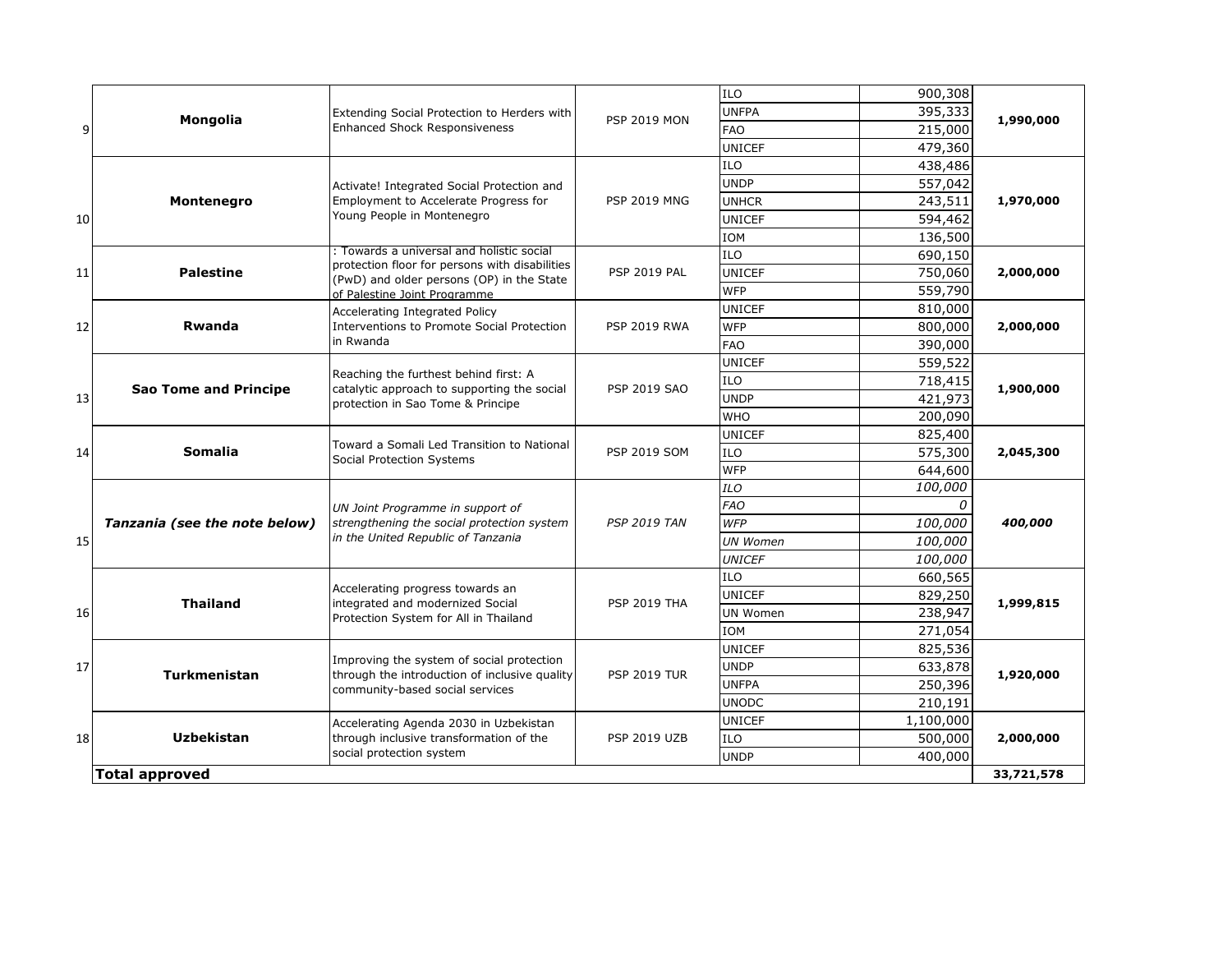Note on Burkina Faso: While the Concept note for Burkina Faso was approved, a full final joint programme document has never been submitted. The initial allocation to Burkina Faso of 2 million USD has not been approved, whi of the total amount for the Call to 70,605,978 USD

Note on Tanzania: On 28 October 2019, OSC approved USD 1,994,400 for JP in Tanzania in the original FAM. Due to the delay in government signature for ProDoc, OSC approved the release of only USD 500,000 in the first tranche in 2020 to be used for JP launch and initial activities until the government signature is secured. The delay continued throughout 2020, but there were assurances by the RC that the government signature will eventually be provided. The RC confirmed in early 2021 that the government signature is not expected any more. OSC confirmed on 18 May 2021 that further funding will be not released. Additionally, due to the lack of government signature, FAO could not use the initial funding and USD 100,000 was returned from FAO to MPTF-O. Overall, the total amount that was released to JP in Tanzania was USD 400,000. The final amount for the Call was reduced to 69,011,580 USD, as indicated in this final FAM.

#### **Signed on behalf of the Operational Steering Committee:**

Haoliang Xu, Chair

(signature)

\_\_\_\_\_\_\_\_\_\_\_\_\_\_\_\_\_\_ Date: 14 March 2022

#### **Mandatory supporting documentation:**

- Final joint programme document
- Quality assurance checklist
- Minutes recording the decision of the Operational Steering Committee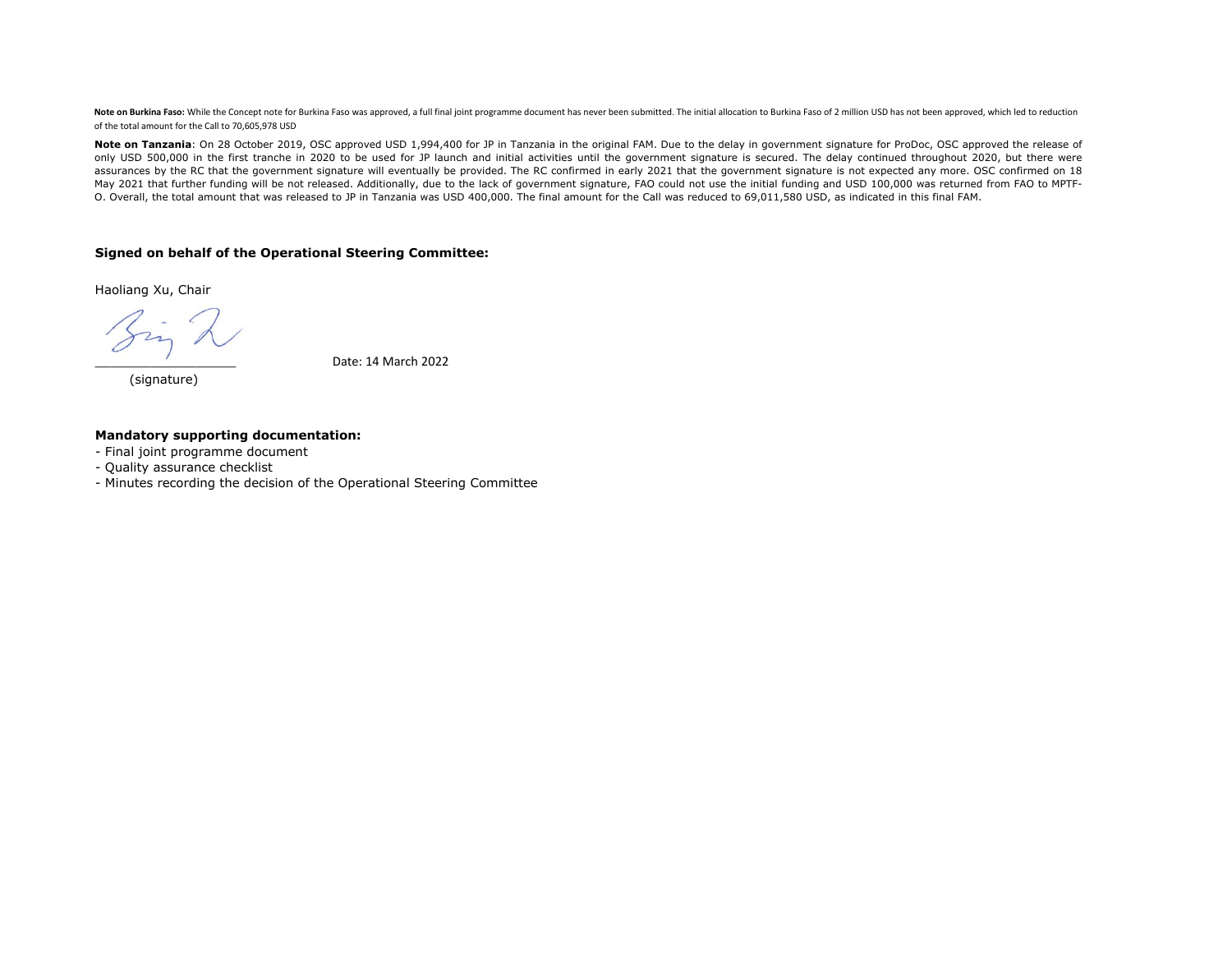### **Fund Allocation Matrix for approval of joint programmes**



| Call for Concept Notes:                                                             | <b>Policy: Social Protect</b> |                |
|-------------------------------------------------------------------------------------|-------------------------------|----------------|
| Date of allocation decision/meeting:                                                | $5-Dec-19$                    |                |
| Total amount approved for allocation for the Call:                                  |                               | 72,461,203 USD |
| Total amount approved previously (including conditional approval):                  |                               | 48,315,978 USD |
| Total amount available:                                                             |                               | 24,145,225 USD |
| Total amount approved by this allocation decision (including conditional approval): |                               | 22,290,000 USD |
|                                                                                     |                               |                |

|  | <b>APPROVED</b>       |                                                                                                                                                                                                     |                                            |               |                                    |                          |
|--|-----------------------|-----------------------------------------------------------------------------------------------------------------------------------------------------------------------------------------------------|--------------------------------------------|---------------|------------------------------------|--------------------------|
|  | <b>Country</b>        | Joint programme title                                                                                                                                                                               | Joint programme<br>code                    | <b>PUNO</b>   | <b>Approved per</b><br><b>PUNO</b> | <b>Total</b><br>approved |
|  |                       | Early childhood and sustainable                                                                                                                                                                     |                                            | <b>UNICEF</b> | 370,327                            |                          |
|  | Argentina             | development: towards a comprehensive                                                                                                                                                                | <b>PSP 2019 ARG</b>                        | <b>ECLAC</b>  | 401,250                            | 2,000,000                |
|  |                       | care system                                                                                                                                                                                         |                                            | ILO           | 431,424                            |                          |
|  |                       |                                                                                                                                                                                                     |                                            | <b>UNDP</b>   | 796,999                            |                          |
|  |                       | Enhancing Resilience and Acceleration of                                                                                                                                                            |                                            | WFP           | 880,239                            |                          |
|  |                       | the SDGs in the Eastern Caribbean:<br>Universal adaptive social protection                                                                                                                          | <b>PSP 2019 BAR</b>                        | <b>UNICEF</b> | 931,579                            |                          |
|  | <b>MCO Barbados</b>   |                                                                                                                                                                                                     |                                            | <b>UNDP</b>   | 411,667                            | 3,000,000                |
|  |                       | modeled at the community, national and<br>sub-regional levels                                                                                                                                       |                                            | ILO           | 372,181                            |                          |
|  |                       |                                                                                                                                                                                                     |                                            | UN Women      | 404,334                            |                          |
|  |                       |                                                                                                                                                                                                     |                                            | UNICEF        | 586,905                            |                          |
|  |                       | Building better lives through integrated<br>early childhood interventions: investing in                                                                                                             |                                            | <b>UNDP</b>   | 379,315                            |                          |
|  | <b>Brazil</b>         | the Happy Child Programme to accelerate                                                                                                                                                             | <b>PSP 2019 BRA</b>                        | <b>UNESCO</b> | 321,799                            | 2,000,000                |
|  |                       | the achievement of SDGs in Brazil                                                                                                                                                                   |                                            | <b>UNFPA</b>  | 353,531                            |                          |
|  |                       |                                                                                                                                                                                                     |                                            | UN Women      | 358,450                            |                          |
|  |                       | Nodo Platform: Improving social                                                                                                                                                                     |                                            | <b>UNDP</b>   | 985,635                            |                          |
|  | Chile                 | protection and inclusion of the elderly                                                                                                                                                             | <b>PSP 2019 CHI</b>                        | <b>FAO</b>    | 359,990                            | 1,550,000                |
|  |                       | through ICT                                                                                                                                                                                         |                                            | ILO           | 204,375                            |                          |
|  |                       |                                                                                                                                                                                                     |                                            | WHO           | 246,100                            |                          |
|  |                       | A systemic approach to advance the SDGs                                                                                                                                                             |                                            | <b>UNFPA</b>  | 362,900                            |                          |
|  |                       | through supporting the citizenship and                                                                                                                                                              |                                            | UNAIDS        | 160,500                            |                          |
|  | Gabon                 | social protection of hard-to-reach<br>populations in Gabon                                                                                                                                          | <b>PSP 2019 GAB</b>                        | UNICEF        | 802,500                            | 2,000,000                |
|  |                       |                                                                                                                                                                                                     |                                            | <b>ILO</b>    | 214,000                            |                          |
|  |                       |                                                                                                                                                                                                     |                                            | <b>UNESCO</b> | 214,000                            |                          |
|  |                       | Leaving No One Behind: Adaptive Social<br>Protection for All in Indonesia                                                                                                                           |                                            | UNICEF        | 859,967                            | 2,000,000                |
|  | Indonesia             |                                                                                                                                                                                                     | <b>PSP 2019 IND</b>                        | <b>UNDP</b>   | 500,032                            |                          |
|  |                       |                                                                                                                                                                                                     |                                            | WFP           | 640,001                            |                          |
|  |                       |                                                                                                                                                                                                     | <b>PSP 2019 KEN</b>                        | <b>FAO</b>    | 265,000                            | 2,000,000                |
|  |                       | A progressive pathway towards a<br>Universal Social Protection System in<br>Kenya to accelerate the achievement of<br>the SDGs                                                                      |                                            | ILO           | 370,000                            |                          |
|  | Kenya                 |                                                                                                                                                                                                     |                                            | UNICEF        | 695,000                            |                          |
|  |                       |                                                                                                                                                                                                     |                                            | WFP           | 670,000                            |                          |
|  |                       |                                                                                                                                                                                                     |                                            | <b>UNICEF</b> | 600,000                            |                          |
|  |                       | Transforming national dialogue for the<br>development of an<br>inclusive national SP system for Lebanon<br>Institutionalizing Social Protection for<br>Accelerated SDG Implementation in<br>Nigeria | <b>PSP 2019 LEB</b><br><b>PSP 2019 NIG</b> | ILO           | 700,000                            | 2,000,000<br>2,000,000   |
|  | Lebanon               |                                                                                                                                                                                                     |                                            | WFP           | 300,000                            |                          |
|  |                       |                                                                                                                                                                                                     |                                            | <b>UNDP</b>   | 200,000                            |                          |
|  |                       |                                                                                                                                                                                                     |                                            | UN Women      | 200,000                            |                          |
|  |                       |                                                                                                                                                                                                     |                                            | <b>UNDP</b>   | 400,000                            |                          |
|  |                       |                                                                                                                                                                                                     |                                            | ILO           | 500,000                            |                          |
|  | <b>Nigeria</b>        |                                                                                                                                                                                                     |                                            | WFP           | 350,000                            |                          |
|  |                       |                                                                                                                                                                                                     |                                            | UNICEF        | 750,000                            |                          |
|  |                       | Ensuring inclusive and risk-informed shock-                                                                                                                                                         |                                            |               |                                    |                          |
|  | <b>Philippines</b>    | responsive social protection resulting in                                                                                                                                                           |                                            |               | 966,390                            | 1,740,000                |
|  |                       | more resilient communities in Bangsamoro<br>Autonomous Region in Muslim Mindanao<br>(BARMM)                                                                                                         | <b>PSP 2019 PHI</b>                        | <b>FAO</b>    |                                    |                          |
|  |                       |                                                                                                                                                                                                     |                                            | UNICEF        | 773,610                            |                          |
|  |                       | An integrated and universal social<br>protection linked to developmental social<br>welfare services in South Africa                                                                                 | <b>PSP 2019 SOU</b>                        | ILO           | 734,383                            |                          |
|  | South Africa          |                                                                                                                                                                                                     |                                            | UN Women      | 270,000                            |                          |
|  |                       |                                                                                                                                                                                                     |                                            | <b>UNDP</b>   | 200,000                            | 2,000,000                |
|  |                       |                                                                                                                                                                                                     |                                            | <b>UNICEF</b> | 695,617                            |                          |
|  |                       |                                                                                                                                                                                                     | <b>OHCHR</b>                               | 100,000       |                                    |                          |
|  | <b>Total approved</b> |                                                                                                                                                                                                     |                                            |               |                                    | 22,290,000               |
|  |                       |                                                                                                                                                                                                     |                                            |               |                                    |                          |

**Signed on behalf of the Operational Steering Committee:** 

Haoliang Xu, Chair (signature)

Date: 5 December 2019

**Mandatory supporting documentation:**<br>- Final joint programme documents<br>- Quality assurance checklist<br>- Minutes of the email approval by the Operational Steering Committee